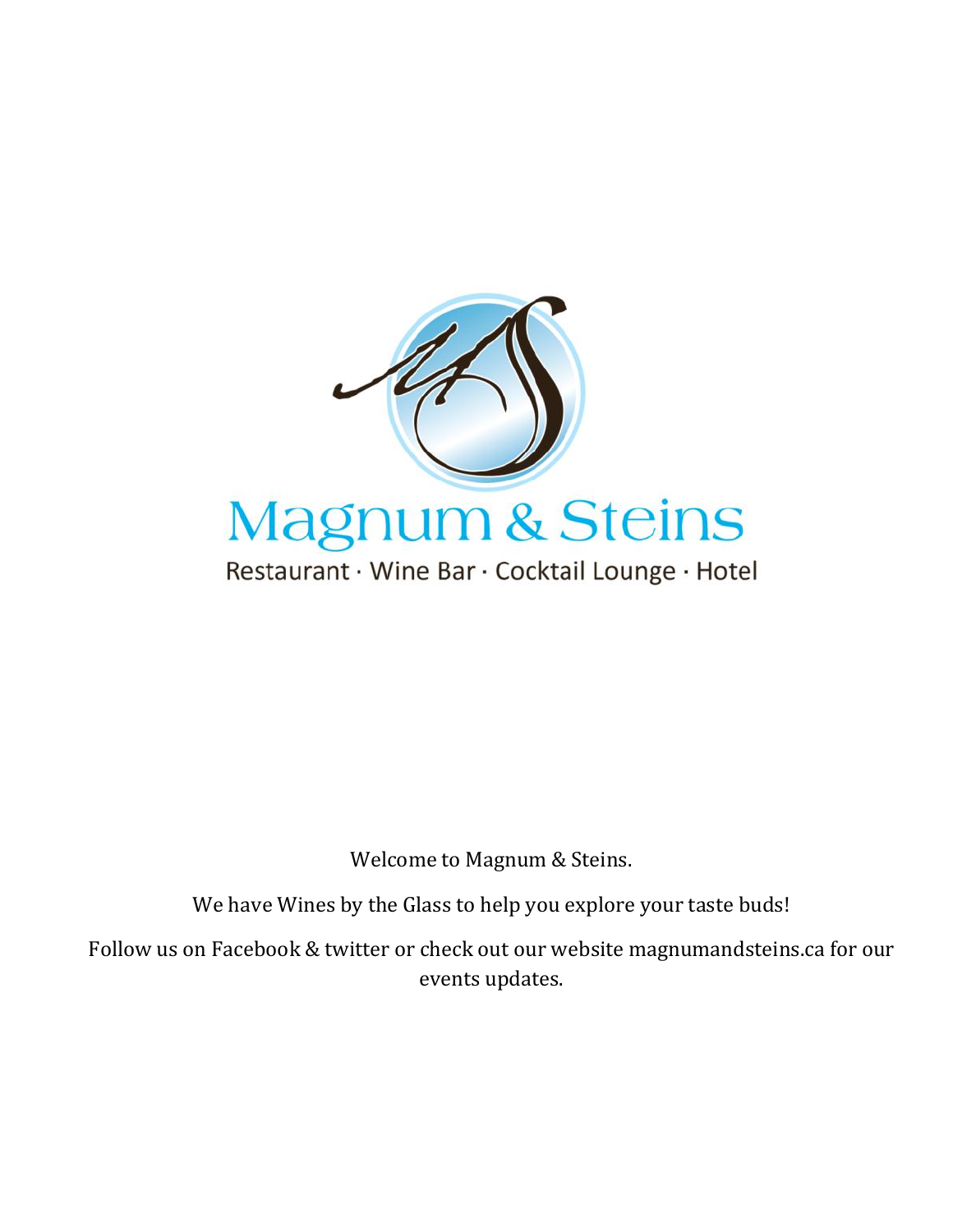### **Champagne**

Veuve Clicquot Brut (1/2 Bottle) \$83.00 Veuve Clicquot Brut **\$153.00** Dom Pérignon **biasa di participat de la contrata de la contrata de la contrata de la contrata de la contrata de l** 

# **Sparkling/Ice Wine**

La Marca Pink Prosecco (Bottle)  $$53.00$ La Marca Pink Prosecco (Glass)  $$13.25$ La Marca Prosecco (Bottle) 653.00 La Marca Prosecco (Glass) 613.00

# **House Wine**

Please see our Wine by the Glass List (next page) for a selection of wines by the 1oz, 3oz, 5oz, 1/2 litres & litre.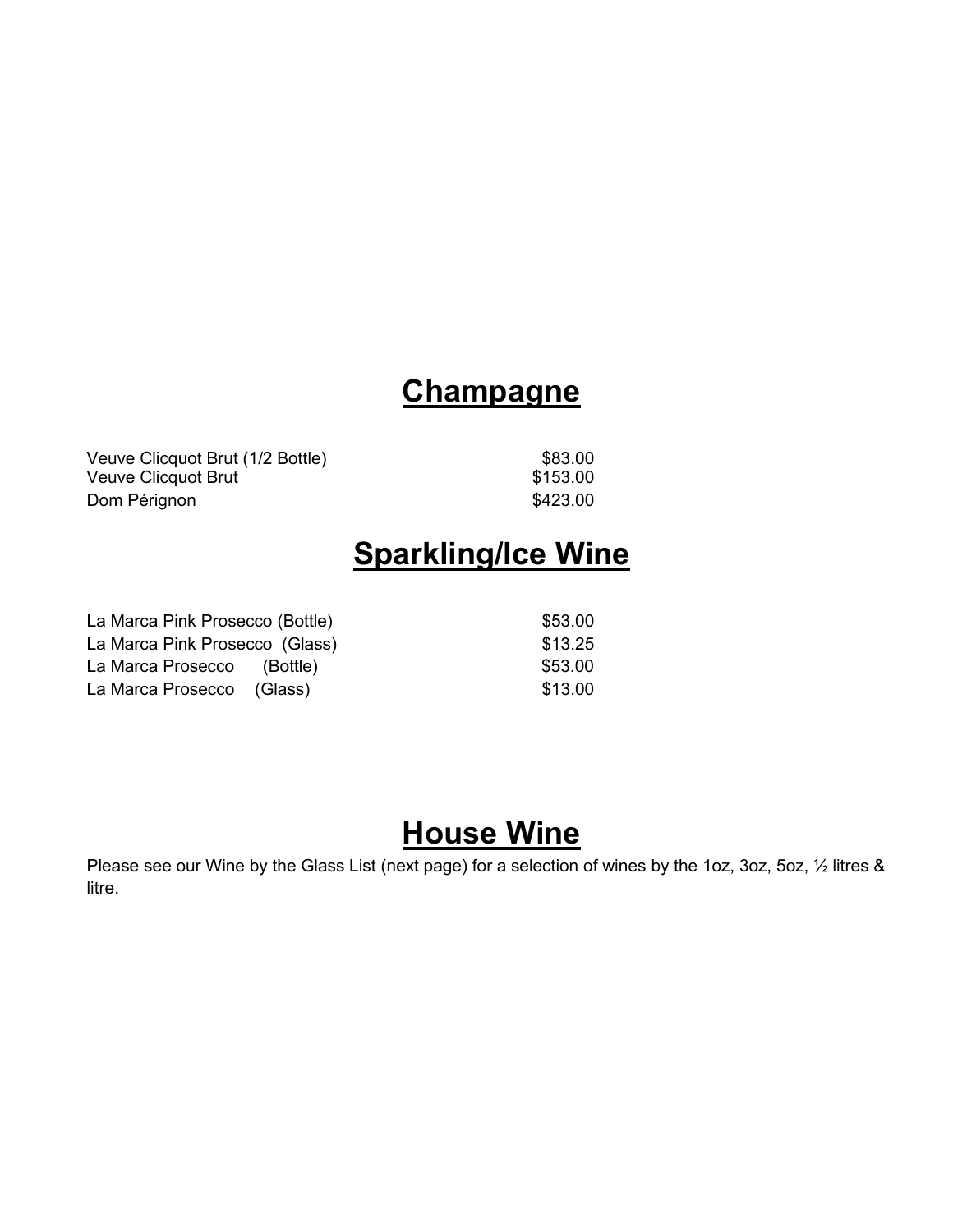# **Wines by the Glass**

# **White**

#### J. Moreau & Fils Vouvray **Mirassou Pinot Noir**  $$2.20$  1oz \$1.90 1oz  $$5.90.3oz$ \$10.00 5oz \$5.35 3oz \$9.00 5oz \$31.50 1/2 ltr \$63.00 ltr \$45.00 bottle \$34.00 1/2ltr \$68.00 ltr \$50.00 bottle **McGuigan Shiraz Barefoot Pinot Grigio** \$1.90 1oz \$9.00 5oz \$5.35 3oz \$1.90 1oz \$5.35 3oz \$9.00 5oz \$31.501/2 ltr \$63.00 ltr \$45.00 bottle \$31.50 1/2 ltr \$63.00 ltr \$45.00 bottle **Beringer Merlot Fat Bastard Chardonnay** \$1.90 1oz \$5.35 3oz \$9.00 5oz \$2.20 1oz \$10.00 5oz \$5.90 3oz \$31.50 1/2 ltr \$63.00 ltr \$45.00 bottle \$35.00 1/2 ltr \$70.00 ltr \$50.00 bottle **Torres Gran Coronas Cabernet Sauvignon** Chateau de Sancerre Sauvignon Blanc \$2.00 1oz \$6.30 3oz \$11.00 5oz  $$2.90$  1oz \$8.30 3oz \$14.40 5oz \$38.50 1/2 ltr \$77.00 ltr \$55.00 bottle \$72.00 bottle **Trapiche Malbec William Fevre Chablis** \$1.90 1oz \$5.35 3oz \$9.00 5oz \$3.20 1oz \$9.60 3oz \$15.80 5oz \$35.00 1/2 ltr \$45.00 bottle \$63.00 ltr \$54.00 1/2 ltr \$100.00 ltr \$79.00 bottle Pelee Island Pinot Noir Santa Rita Sauvignon Blanc  $$2.00$  1oz  $$6.00.3oz$ \$9.60 5oz \$9.00 5oz \$2.00 1oz \$6.00 3oz \$48,00 bottle \$45.00 bottle \$31.500 1/2 ltr \$63.00 1ltr Marqués de Riscal Tempranillo Blend Masi Rosa dei Masi \$2.70 1oz \$8.10 3oz \$13.80 5oz \$2.00 1oz \$6.00 3oz \$9.00 5oz \$69.00 bottle \$31.50 1/2 ltr \$63.00 1ltr \$45.00 bottle Frei Brothers Cabernet Sauvignon

**Red** 

\$3.00 1oz \$8.60 3oz \$14.20 5oz \$71.00 bottle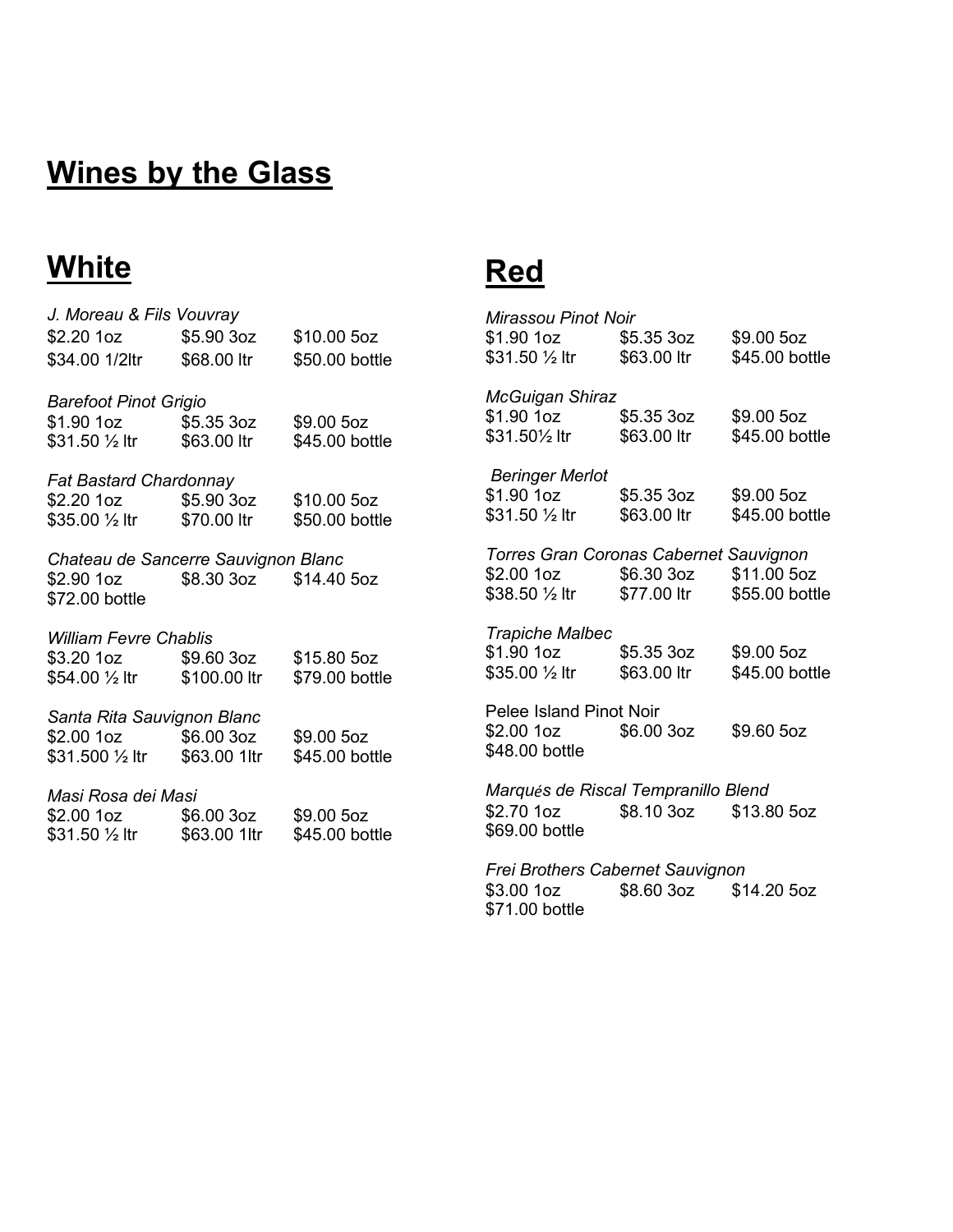#### **White Wine**

| <b>France</b>                      |         |
|------------------------------------|---------|
| J. Moreau & Fils Vouvray           | \$50.00 |
| Fat Bastard Chardonnay             | \$50.00 |
| <b>William Fevre Chablis</b>       | \$79.00 |
| Château de Sancerre                | \$72.00 |
| US                                 |         |
| <b>Barefoot Pinot Grigio</b>       | \$45.00 |
| Conundrum                          | \$68.00 |
| Cannonball Chardonnay              | \$68.00 |
| <b>New Zealand</b>                 |         |
| <b>Oyster Bay Chardonnay</b>       | \$55.00 |
| Whitehaven Marlborough Pinot Gris  | \$60.00 |
| <b>Italy</b>                       |         |
| Santa Margherita Pinot Grigio      | \$59.00 |
| Masi Masianco                      | \$51.00 |
| Tommasi Le Furnaci Lugana          | \$53.00 |
| Spain                              |         |
| Condes de Albarei Albarino         | \$64.00 |
| Masi Rosa dei Masi                 | \$45.00 |
| Canada                             |         |
| Closson Chase The Brock Chardonnay | \$60.00 |
| Argentina                          |         |
| Argento Pinot Grigio               | \$45.00 |
| <b>Chile</b>                       |         |
| Santa Rita Sauvignon Blanc         | \$45.00 |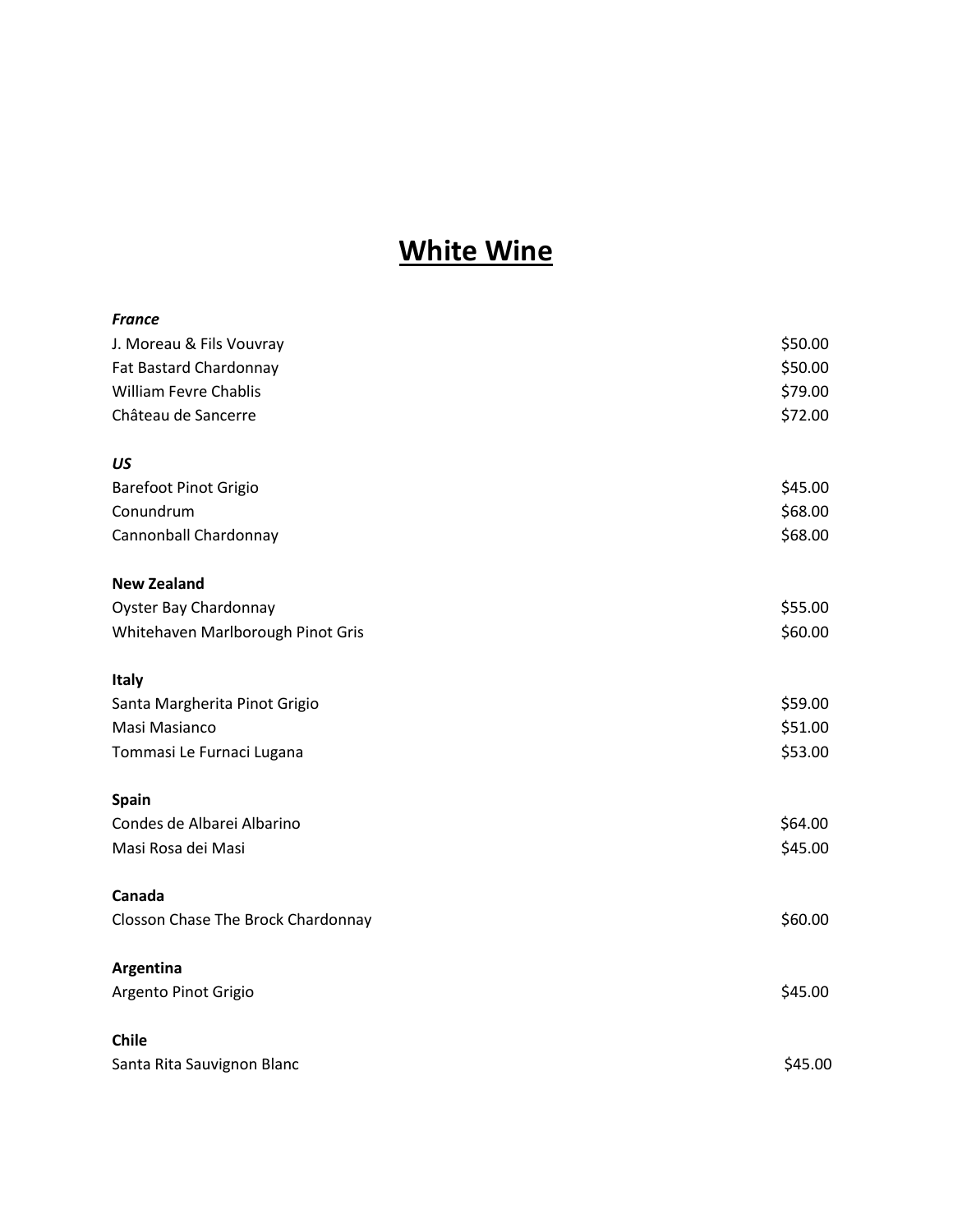### **Red Wine**

| Chile                                             |         |
|---------------------------------------------------|---------|
| Santa Carolina Cabernet Sauvignon                 | \$61.00 |
| Leyda Pinot Noir                                  | \$49.00 |
|                                                   |         |
| <b>Australia</b>                                  |         |
| Wolf Blass Gold Label Cabernet Sauvignon          | \$75.00 |
| McGuigan Black Label Shiraz                       | \$45.00 |
| The Lackey Shiraz                                 | \$51.00 |
| Barossa Valley Estates Grenache, Syrah, Mouvedre  | \$64.00 |
| <b>France</b>                                     |         |
| E. Guigal Hermitage                               | \$83.00 |
| Bonpas Château Neuf de Pape                       | \$95.00 |
| Chateau Larroque Bordeaux                         | \$65.00 |
| Louis Latour Pinot Noir                           | \$75.00 |
| M. Chapoutier Bila-Haut Côte de Roussillon        | \$49.00 |
| <b>Spain</b>                                      |         |
| Hoya De Cadenas Tempranillo                       | \$45.00 |
| Montecillo Crianza Rioja Tempranillo              | \$50.00 |
| Torres Gran Coronas Cabernet Sauvignon            | \$55.00 |
| Marqués de Riscal Rioja Reserve Tempranillo Blend | \$69.00 |
| <b>US</b>                                         |         |
| Mirassou Pinot Noir                               | \$45.00 |
| <b>Beringer Merlot</b>                            | \$45.00 |
| J Lohr Seven Oaks Cabernet Sauvignon              | \$69.00 |
| Mark West Pinot Noir                              | \$56.00 |
| Frei Brothers Cabernet Sauvignon                  | \$71.00 |
| Canada                                            |         |
| Pelee Island Pinot Noir                           | \$48.00 |